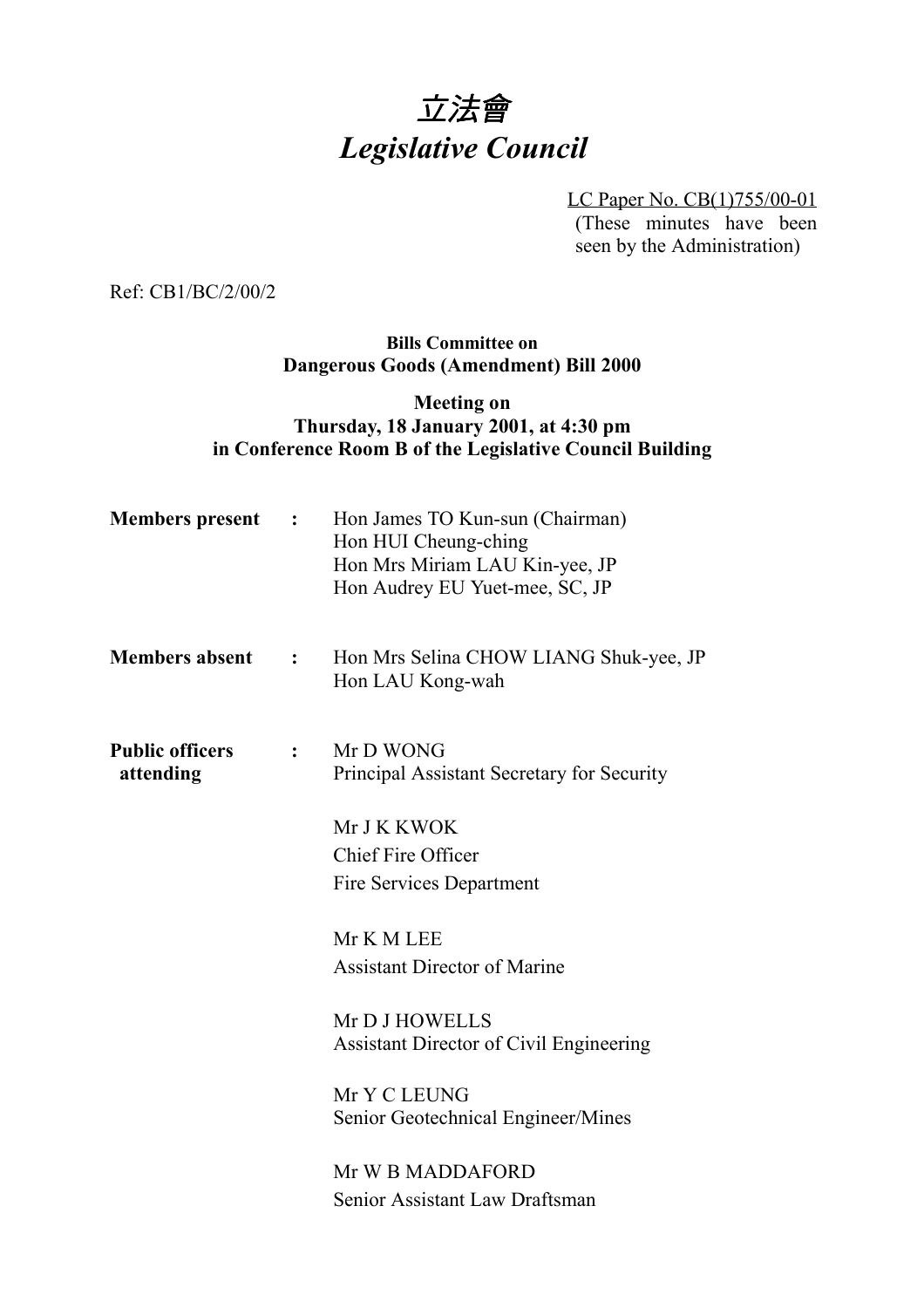|                                      | Miss S WONG<br>Government Counsel                            |
|--------------------------------------|--------------------------------------------------------------|
|                                      | Miss LEE Choy-mei<br><b>Assistant Secretary for Security</b> |
| <b>Clerk in attendance :</b>         | Mr Andy LAU<br>Chief Assistant Secretary (1)2                |
| <b>Staff in attendance : Example</b> | Mr Stephen LAM<br>Assistant Legal Adviser 4                  |
|                                      | Mrs Mary TANG<br>Senior Assistant Secretary (1)2             |
|                                      |                                                              |

**I Confirmation of minutes of meeting** (LC Paper No. CB(1)258/00-01 - Minutes of meeting held on 16 November 2000)

The minutes of meeting held on 16 November 2000 were confirmed.

# **II Meeting with the Administration**

(LC Paper Nos. CB(1)411/00-01 (01) and (02))

2. The Chairman informed members that the Saving International (Holdings) Limited had declined the Bills Committee's invitation to attend the meeting. Members noted the Administration's response to the submission from the company which was circulated vide CB(1) 411/00-01(01).

3. At the invitation of the Chairman, the Principal Assistant Secretary for Security(PAS/S) briefed members on the major proposals of the subsidiary legislation to be introduced and the implementation timetable of the related legislation, highlighting the salient points of the information paper at LC Paper No CB(1) 411/00- 01(02).

4. Mr HUI Cheung-ching said that representatives of the trade associations had approached him regarding their concerns about the impact of the legislative proposals on the trade, in particular, the drivers of dangerous goods (DG) vehicles and the retailers of DG. The Chief Fire Officer, Fire Services Department (CFO) said that as the legislative proposals would have cost implications, they would not be welcomed by the trade. However, the regulatory impact assessment conducted earlier had concluded that the proposed improvements to the licensing regime would be beneficial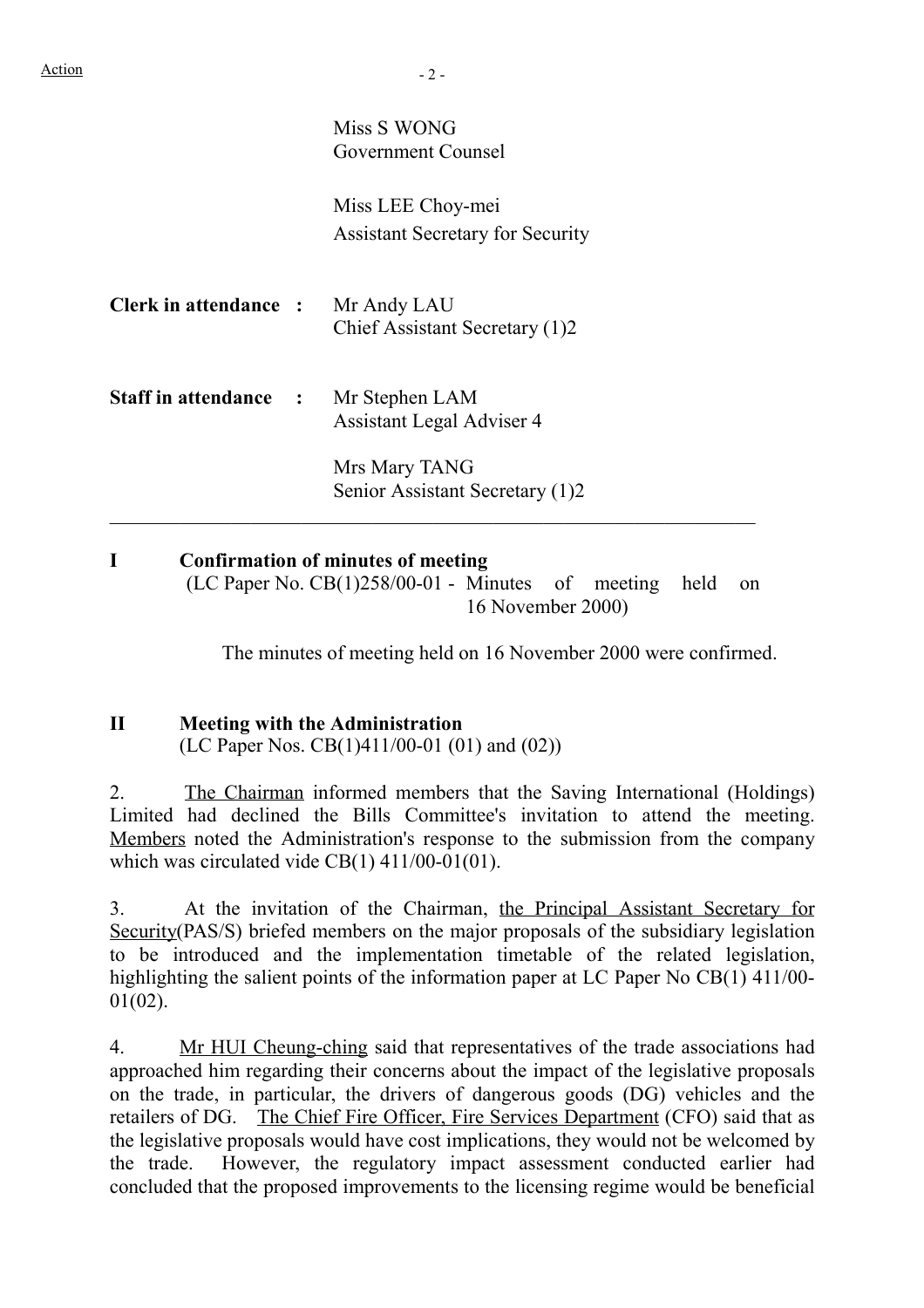to the community and should not pose undue hardship to the trade in general. To facilitate the implementation of these proposals, grace periods of not more than two years would be provided for the more prominent control measures.

5. Regarding the mandatory training for drivers engaged in the conveyance of dangerous goods(DG), CFO advised that the first training course for these drivers had commenced since 27 November 2000 and it was expected that sufficient numbers of drivers would be gradually trained for the conveyance of DG within a period of two years. The Administration was prepared to accredit the in-house training courses currently conducted by major DG suppliers for their drivers where appropriate.

6. As regards the impact on the retailers of DG, CFO provided the following information-

- (a) The Fire Services Department(FSD) met the affected trades on 29 December 2000 to discuss the concerns of the wholesale and retail trades over the proposed exempted quantities for DG. The meeting agreed that it would be necessary to first find out the composition of the product concerned in order to determine the application of the Dangerous Goods Ordinance or otherwise, and if so, the proper classification. The main difficulty rested with the fact that retailers did not know if the goods they were selling were categorized as DG. FSD was now working with the trades to identify the importers and suppliers of such products and to seek their assistance in providing relevant information;
- (b) The difficulty faced by the Saving International (Holdings) Limited was the need to comply with the storage requirements for para-Dichlorobenzene(PDCB), a DG under Category 4 which was present in moth repellents. As the exempted quantities for PDCB was only 100kg in non-industrial premises, the wholesaler might have difficulty in complying with the requirements. FSD was prepared to revisit the appropriate levels of exempted quantities that should be provided for and would consult the Dangerous Goods Standing Committee again if necessary. The revised levels of exempted quantities would then be incorporated in the proposed amendments to the subsidiary legislation under the Dangerous Goods Ordinance; and
- (c) In consultation with the Dangerous Goods Standing Committee, FSD would review the levels of exempted quantities in industrial and nonindustrial premises. The purpose of the review was to extend suitable control over the storage of DG in industrial premises while ensuring that the non-industrial users of DG would not be unnecessarily caught under the law. In this connection, there might also be a need to consider introducing separate levels of exempted quantities for nonindustrial premises used for domestic or non-domestic purposes. The levels of exempted quantities for DG which were commonly used in households would also be reviewed.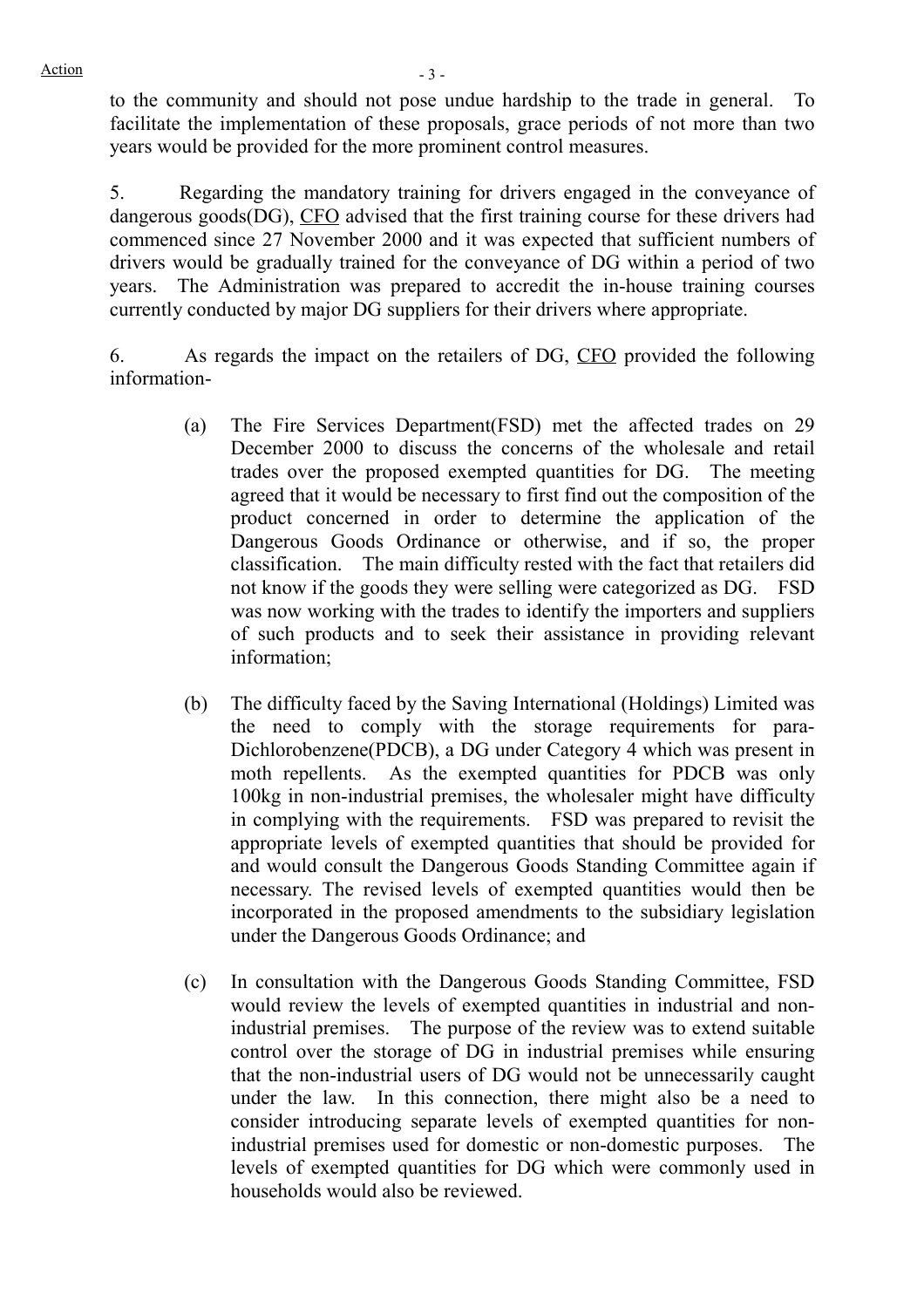7. Responding to Mr HUI Cheung-ching's further enquiry on how the suppliers would be able to know whether goods they sold were classified as DG, CFO said that if the suppliers were able to show the Material Safety Data Sheet of their goods, the Government Chemist would be able to tell whether the goods were classified as DG. Otherwise, the goods would be subject to testing by the Government Chemist.

8. Ms Audrey EU enquired about the 1600 types of DG and whether their control would follow international practice. The Principal Secretary for Security (PAS/S) said in response that the coverage of controls of DG would be expanded from 400 types to 1600 types under nine broad "Classes" in accordance with the scheme of classification adopted by the International Maritime Dangerous Goods (IMDG) Code, subject to some minor variations to suit local circumstances. CFO added that although the types of DG would be kept in line with the classification under IMDG Code, the actual exempted quantities for each type of DG would be determined by FSD to suit the local situation. The levels of exempted quantities for DG would be determined in consultation with the trade and would also take into account the improvements in fire prevention installations in most buildings. The Director of Fire Services and the Director of Marine would be empowered to issue codes of practice to promulgate detailed guidelines and safety practices to be followed by the trade in handling DG. The control over DG in Hong Kong was a licensing scheme different from that in other overseas countries such as Japan, which relied on inspections by enforcement agencies after the enactment of legislation.

9. Ms Audrey EU expressed concern about the impact of the controls on domestic users and the trades. CFO said that the chemicals commonly used in domestic households might contain substances which were classified as DG. The degree of safety hazard posed would depend on the amount of DG stored. Normally, the amount stored for domestic use was within safety limits. As such, the proposed legislative changes would not affect domestic users. The Administration intended to relax the exempted quantities for domestic premises but it would have to be cautious about the aggregate quantities for DG being stored.

10. Sharing Ms EU's concern about the impact of DG control on the general public, the Chairman pointed out that there might be a need for the Administration to sort out the exempted quantities for DG and address the concerns of the trade before proceeding further. PAS/S said that the levels of exempted quantities would be set out in the subsidiary legislation, subject to the passage of the Dangerous Goods (Amendment) Bill 2000 and the approval from the Executive Council. In preparing the subsidiary legislation, the Administration would be working closely with the affected trades to draw up the storage requirements and the exempted quantities for DG. It would consult the trade on the practicability of the proposals. Where large quantities of DG need to be stored, the suppliers would be requested to apply for an appropriate licence. The whole process of regulation drafting and consultation with the trade would take quite some time to complete. In any case, grace periods would be provided for the licensing and control regarding the manufacture, storage and use of DG newly brought under control.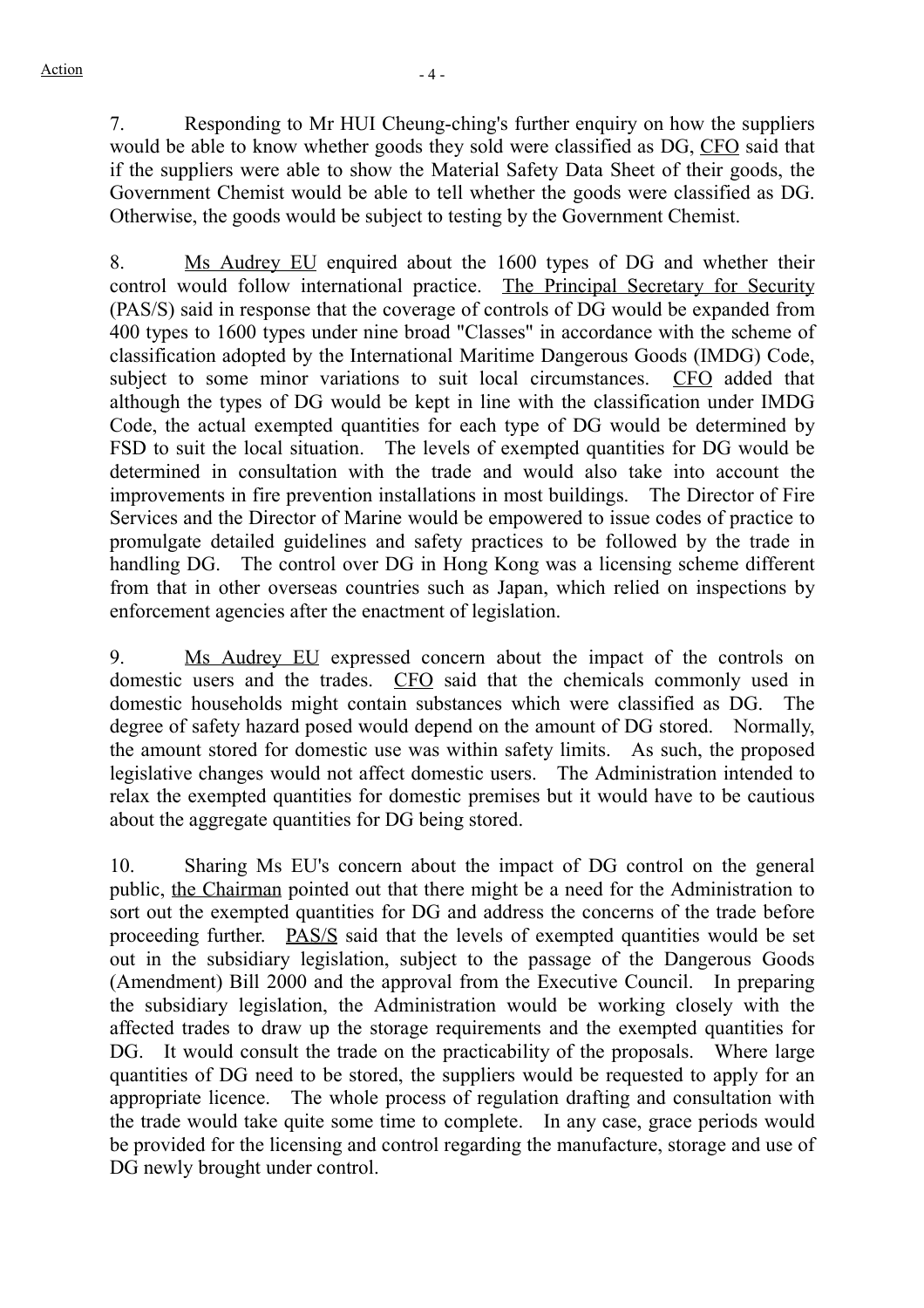11. Mrs Miriam LAU enquired whether the canola oil which had been used to replace diesel for use by vehicles was classified as DG. She also sought clarification on the exempted quantities for mixtures of fuel oil, e.g. kerosene mixed with canola cooking oil. CFO replied that the canola oil used for cooking was different from that used for vehicle fuel as the latter involved the addition of methanol or ethanol to increase its flammability. With a flash point above 66℃ and being used as fuel, it was already classified as a DG under Category 5. The use of canola oil as solvents was not subject to control under the Dangerous Goods Ordinance. He further explained that the mixture of kerosene with canola oil could not be used as vehicle fuel as this would cause irreparable damage to vehicle engines. Some of the drivers would prefer to use canola oil as fuel when their vehicles were tested because this would reduce the level of emissions. Fuel stations supplying canola oil as vehicle fuel would also be subject to fire safety requirements.

12. Noting that liquefied petroleum gas (LPG) was commonly found in consumer items such as hairsprays and insecticides, Mrs Miriam LAU was concerned that the innocent public might be inadvertently caught by the legislation if they stocked up a large number of these items when these were on sale. In response, CFO advised that domestic users would unlikely be affected since it was quite impossible that the aggregate quantities for LPG used for household purposes could exceed the level of exempted quantities. Nevertheless, the Administration would conduct publicity programmes on the handling and storage of DG.

13. Responding to Ms Audrey EU's enquiry on the commencement date of the grace periods set out in the paper, PAS/S advised that amendments in the principal Ordinance and subsidiary legislation which did not involve grace periods would come into effect together on the same date. Grace periods would be provided for implementation of other amendments. The Chairman said that it was necessary for the Security Panel to discuss the subsidiary legislation before they were introduced.

#### **Clause-by-clause examination**

Clause 2 Interpretation

14. PAS/S took members through the proposed amendments under clause 2. Members noted that the proposed amendments sought to bring the definitions in line with IMDG Code.

## *Explosive*

15. Regarding the definition of explosive, the Assistant Director of Civil Engineering (ADCE) explained that the existing definition which included any substance used or manufactured with a view to producing a practical effect by explosion or a pyrotechnic effect would allow a wide interpretation. The definition might include substances which produced explosion effects by physical means such as bursting of cylinders containing LPG. Therefore, the definition had been refined to specifically state that the explosion effect had to be produced by chemical reaction. Responding to the Chairman's concern that some toys might have explosion effect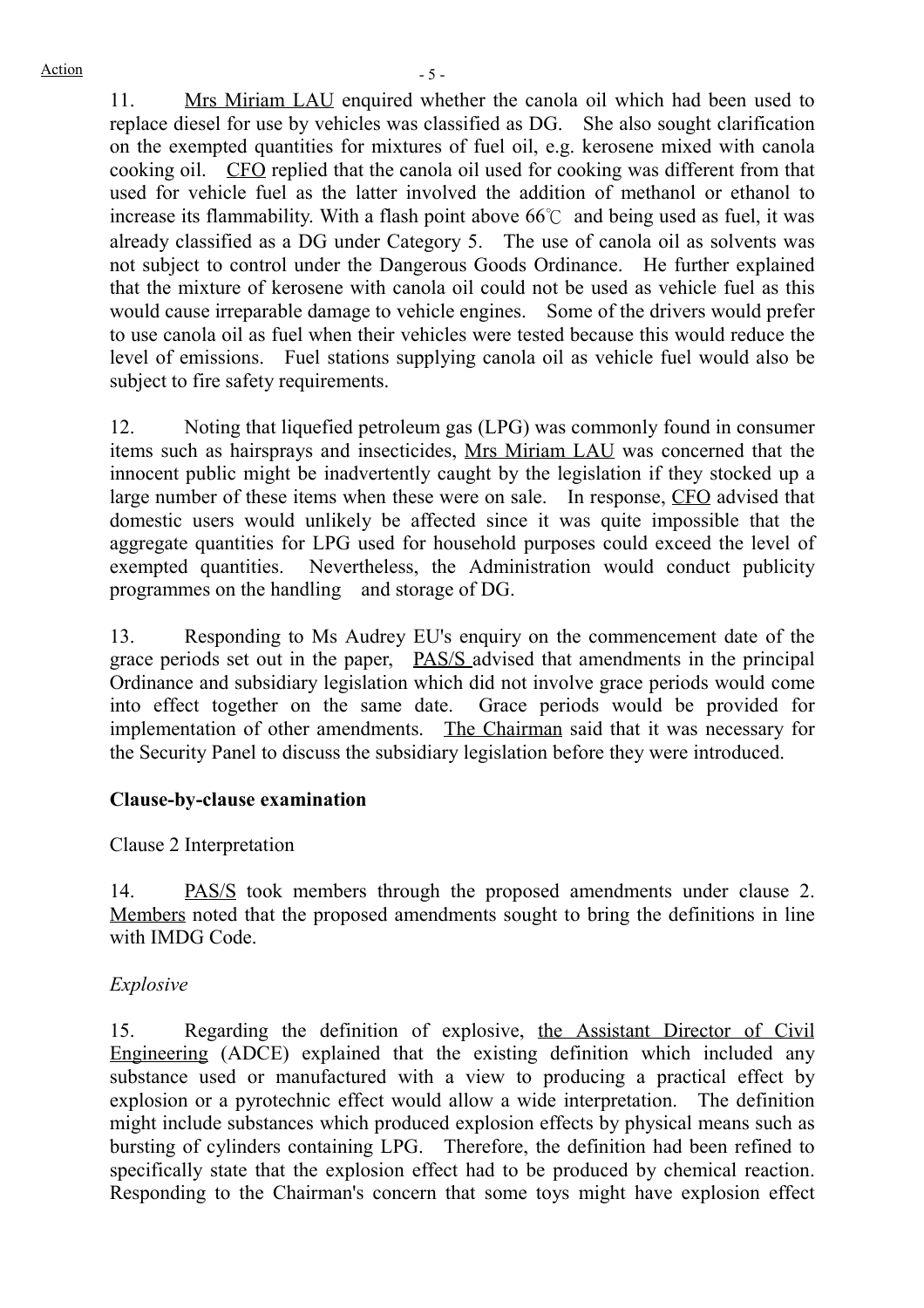similar to what was described in (a)(ii) of the definition, ADCE said that toys would unlikely contain explosives and if they did, they would not be regarded as toys. Members also noted that substances would be regarded as explosives if they had nondetonative self-sustaining exothermic chemical reactions and under this definition, items such as candles would not be regarded as explosives.

#### *Vessel*

16. As to the definition of vessel, the Assistant Director of Marine (ADM) said that the definition was revised in accordance with the Shipping and Port Control Ordinance (Cap 313) and would include any other description of vessel in Hong Kong or in the waters of Hong Kong not used in navigation or not constructed or adapted for use in navigation. In response to the Chairman, ADM clarified that there were no exempted quantities for DG on board vessels and the types of DG would be classified strictly in accordance with the IMDG Code but existing controls regarding diesel oil, furnace oil and other fuel oil with a flashpoint over 66℃ which were not classified as DG under the IMDG Code would be maintained. On local vessels, storage of DG was not allowed and the control of DG was primarily on its conveyance. Fuels and other substances required for use on board vessels would not be regarded as goods and would not therefore be classified as DG. As for the boathouses and small local vessels, a limited amount of two cylinders of LPG was allowed and this would be regarded as vessels' stores and equipment. Where there was a need to use inflammables on board vessels, (for example, the use of paints in shipyards), care would be taken to ensure that these would be kept in designated areas approved for the purpose by the Marine Department. The control of DG on board vessels would be set out in the Dangerous Goods Shipping Regulation made under the Dangerous Goods Ordinance. Separate codes of practice would be provided to local vessels.

> (*Post-meeting note:* ADM subsequently advised that there were exempted quantities for DG on board local vessels but not ocean-going vessels.)

Admin. navigation or not, in the waters of Hong Kong. 17. Addressing the Chairman's concern about the control of DG on board vessels, ADM explained that the control of DG at sea was different from that on land as there was no licensing system nor exempted quantities for DG on vessels. The Marine Department exercised its control through installation requirements on vessels designed to carry DG. Apart from fire prevention installations, there were other specific requirements depending on the nature of the DG carried. Before granting the written permission for a local vessel to convey of DG, the Director of Marine had to be satisfied that the vessel was in all respects suitable and fit for the conveyance of DG and was adequately equipped with fire fighting appliances. The Chairman requested and the Administration agreed to provide the licensing requirements for controlling storage of DG on board different types of vessels, be they used in

18. The Assistant Legal Advisor 4 (ALA4) informed members that he had earlier written to the Administration regarding the definition of "vessel" which was proposed to be revised to keep in line with the Shipping and Port Control Ordinance (SPCO). He pointed out that unlike SPCO which provided for definitions for "ship" and "junk"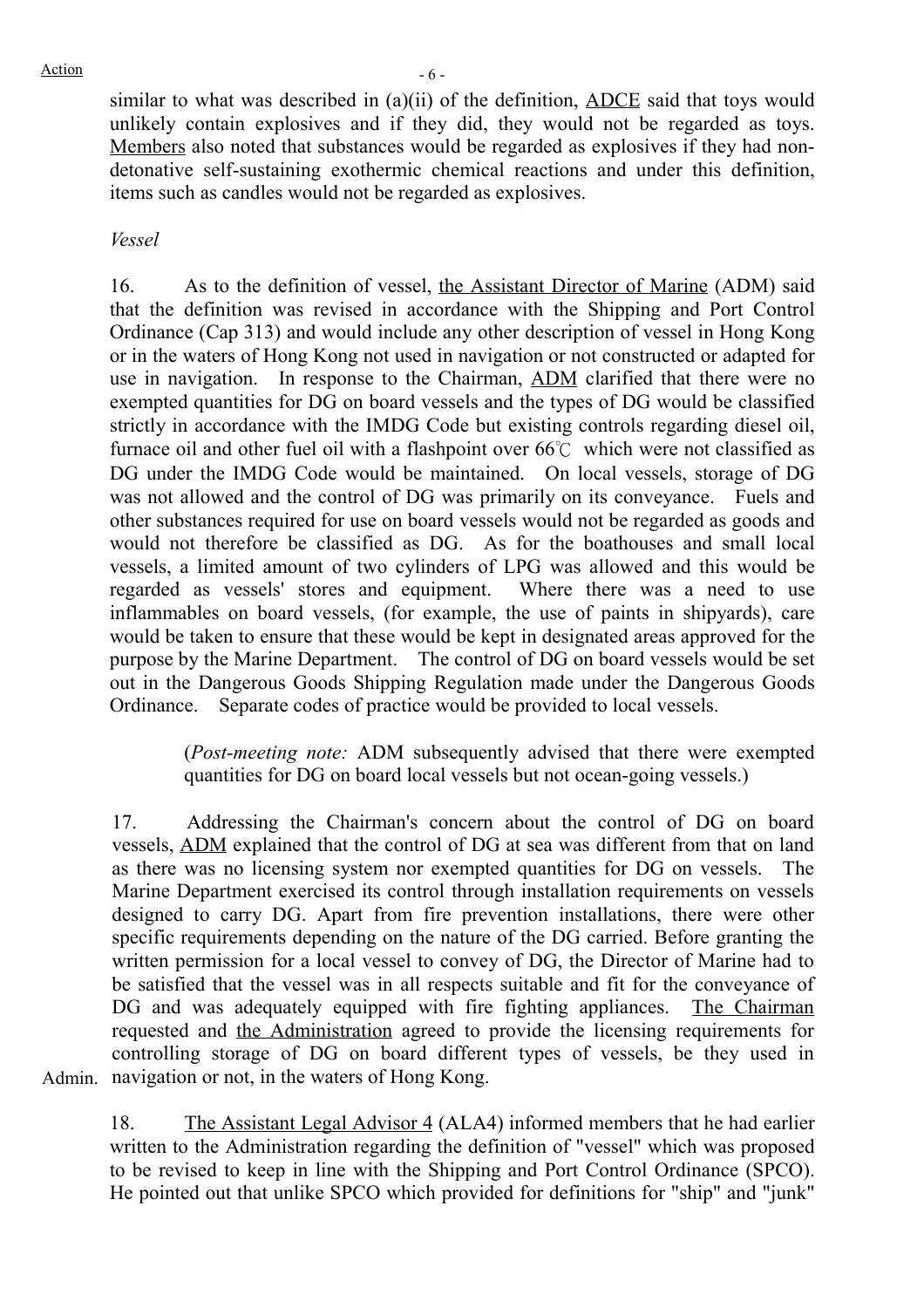referred to in the definition for "vessel", the proposed amendments to the Dangerous Goods Ordinance had not provided the said definitions for "ship" and "junk". He therefore enquired if the Administration was prepared to include these definitions in the Bill. PAS/S said that the Administration would provide a suitable definition for the two terms.

19. ALA4 also pointed out that in the Chinese text of the proposed definition of "vessel", the rendition of the term "junk" was "中國式帆船". However, the rendition of the same term was " $\pm \pm \frac{1}{2}$   $\frac{1}{2}$  as the definition of vessel in the SPCO. The Government Counsel said that both renditions had been used in the legislation and this was a matter on the choice of terms to be used. The Administration would have no objection to the use of " $\# \# \# \#''$  in the Bill.

## *IMDG Code*

20. On the Chairman's enquiry on whether the IMDG Code would be a statutory instrument, PAS/S said that the Code would be given legal effect by the Dangerous Goods Ordinance to govern the conveyance of DG in Hong Kong. As to the Chairman's concern about possible changes in the IMDG Code after the vessel had set sail, ADM said that as the Code provided for the classification of DG according to their nature, any changes in the Code would unlikely affect the vessel as long as it was suitably equipped to carry DG.

Clause 3 Application

21. PAS/S explained that the proposed amendment provided for the substances which the Ordinance would apply.

Clause 4 Regulations

22. PAS/S explained the need for the amendments to be made under the clause. Members noted that the placards to be attached to vehicles used in the conveyance of DG could be changed to indicate the type of DG conveyed and that the consignors of DG would be required to provide information and declaration on the DG carried or to be loaded on any vessel, aircraft, or vehicle.

23. Mrs Miriam LAU was concerned that motor cycles which were transported by containers might contain petrol, the aggregate level of which might pose safety concerns. CFO agreed that that there were safety concerns in the conveyance of motor cycles, and in particular their spare parts contaminated with fuel. There had been three incidents where the residual petroleum of motor spare parts evaporated inside an enclosed container, leading to fire and explosions. The fire hazard associated with the transport of the entire vehicle was less as the petrol was stored in tanks and not exposed. Moreover, the vehicles were required to be placed in a secured position within the container in line with transport regulations. In any case, the more appropriate control over the conveyance of these goods would be by way of the Fire Services Ordinance, and not by the Dangerous Goods Ordinance. PAS/S added that following a review of the Fire Services Ordinance, the Administration